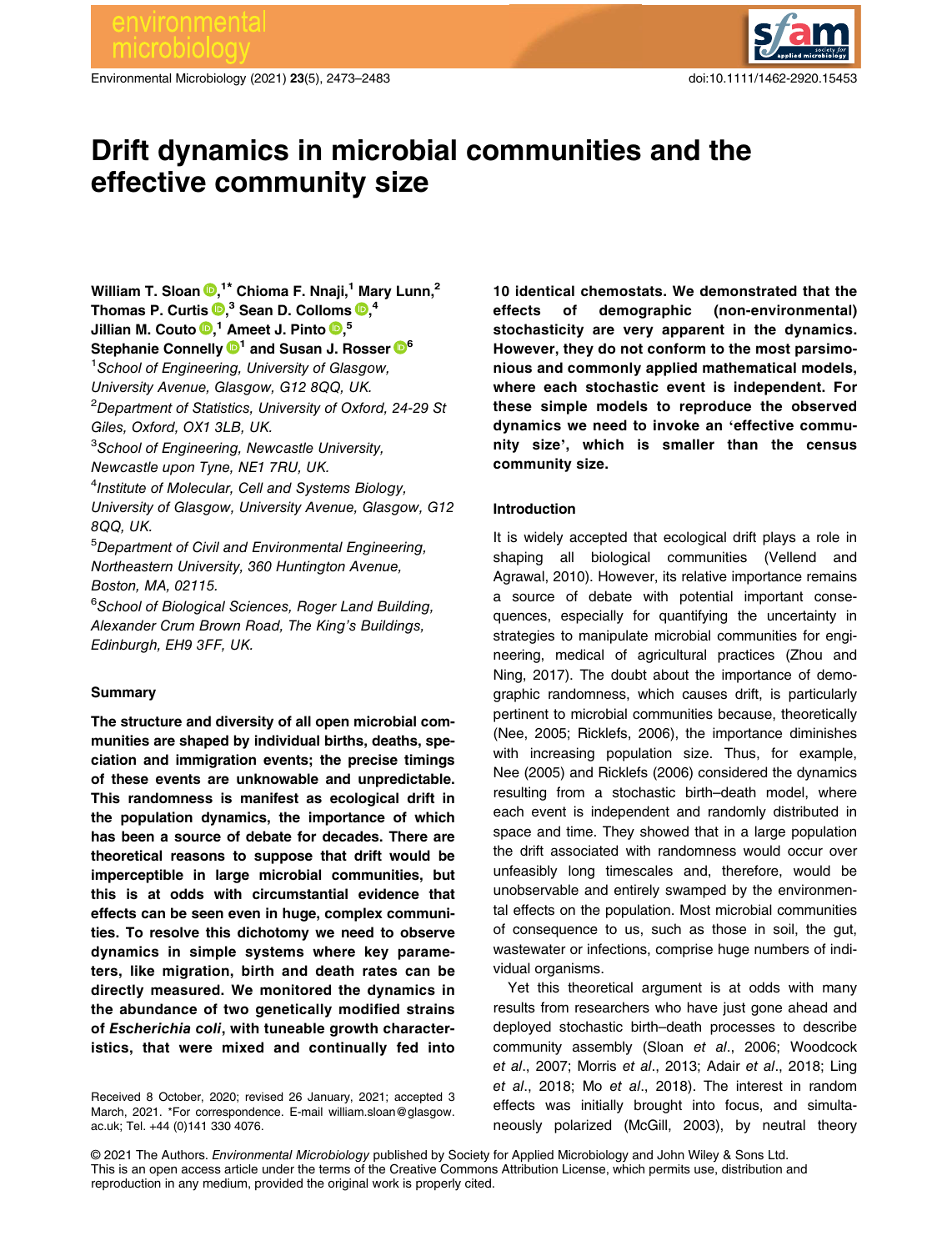# 2474 W. T. Sloan et al.

(Hubbell, 2001), which is an extreme case where only drift is at play in local communities. So, for example, most theoretical manifestations of the purely neutral assumptions yield the results that the abundance of an individual taxa in an isolated community is beta distributed (Sloan et al., 2006) and that the taxa-abundance distribution of all taxa in that community adheres to a Dirichlet distribution (Sloan et al., 2007). It has been shown, using a suite of different methods, that these distributions fit data from a single community or multiple, similar, but geographically distinct communities for single snap-shots in time (Volkov et al., 2003; Sloan et al., 2006; Woodcock et al., 2007). However, fitting stationary taxa abundance distribution to observations will only ever provide circumstantial evidence of the importance of ecological drift. The models may fit but for the wrong reasons; a range of different processes could yield very similar stationary distributions. There are at least as many studies where the neutral models do not fit the data (Clark and McLachlan, 2003; Dornelas et al., 2006). In addition, the assumption of neutrality, where all taxa have the same specific birth and death rate, is at odds with biologists' experience in the laboratory. The fact that neutral models deliver an extreme manifestation of the effects of drift is sometimes overlooked and where neutral models fail to describe patterns in ecology the whole concept of demographic stochasticity and thus drift is dismissed in favour of alternative models built on entirely different axioms (Tilman, 2004). Yet to discard the building block of a random birth–death process as a collateral effect of dismissing the neutral assumption would seem hasty. The drift effects of demographic stochasticity may still be manifest in the dynamics of communities where growth rates are differentiated by species.

The dichotomy of theoretical slow drift in large communities alongside circumstantial experimental evidence of its importance in shaping community composition can only be resolved with richer datasets. In particular, time series of the population dynamics in systems where some of the key parameters that determine the magnitude and speed of the random effects can be directly measured. Time series of abundance of bacteria in communities are quite rare. Ofiteru et al. (2010) were able to calibrate a stochastic birth–death process for microbes in a wastewater treatment plant and provide stronger evidence that somehow the demographic stochasticity was indeed important, even in large communities. However, the complexity of that environment made it difficult to discover why the phenomena might be observed in such a large population; the key parameters could only be inferred. Cira et al. (2018) created time series using relatively complex synthetic communities of bacteria and again inferred parameter values. In a forest, where a comprehensive time series of tree species exist, again using model inference alone it appearred that the role of demographic stochasticity was difficult to disentangle from environmental variance (Chisholm et al., 2014). Here, we observe the dynamics in a set of very simple experiments where the environment, as far as is possible, stays constant and the factors that are known to affect the rate of drift are controlled and measured.

Birth, death and immigration rates can be controlled in chemostats, so we describe experiments where we operate 10 identical chemostats in parallel and record the dynamics of two strains of E. coli. The strains only differ in having a single copy of a different antibiotic resistance gene added to exactly the same position in their genomes. They behave neutrally when mixed without antibiotics or can be disadvantaged by adding one or other of the antibiotics. We then fit a modest adaptation of the birth–death–immigration model in Ofiteru et al. (2010) to the experimentally observed population dynamics to ascertain whether drift explains the dynamics in the chemostats. There are two random effects in our experimental data: the drift, which is a fundamental component of the real dynamics, and experimental errors. Drift is manifest as a random walk where steps are a function of the strain's abundance and successive data in a time series are correlated. Experimental error is manifest as the addition of independent realizations of a normally distributed random variable to the true population numbers at each time point. Our model and fitting method distinguishes between these. We can independently verify the estimate of measurement error from repeat measurements and thus it is possible to reliably quantify the drift. We believe our approach is a uniquely rigorous exploration of drift that is particularly suited to the tractable microbial community dynamics in our experimental setup.

#### Methods

#### Two bacterial strains

Truly neutral species would have identical growth rates in all environmental conditions. Unfortunately, it would be extremely difficult to guarantee such equivalence in two naturally occurring species. Thus, we created two genetically modified strains of E. coli from a common laboratory parent strain (K-12) by replacing the single-copy nonessential pepA gene in its genome with two different antibiotic resistance genes: one conveying chloramphenicol resistance and the other kanamycin resistance. This was achieved through recombination-mediated genetic engineering using bacteriophage lambda-encoded recombination enzymes (Supplementary Note 1), which is reported to be precise and efficient (Datsenko and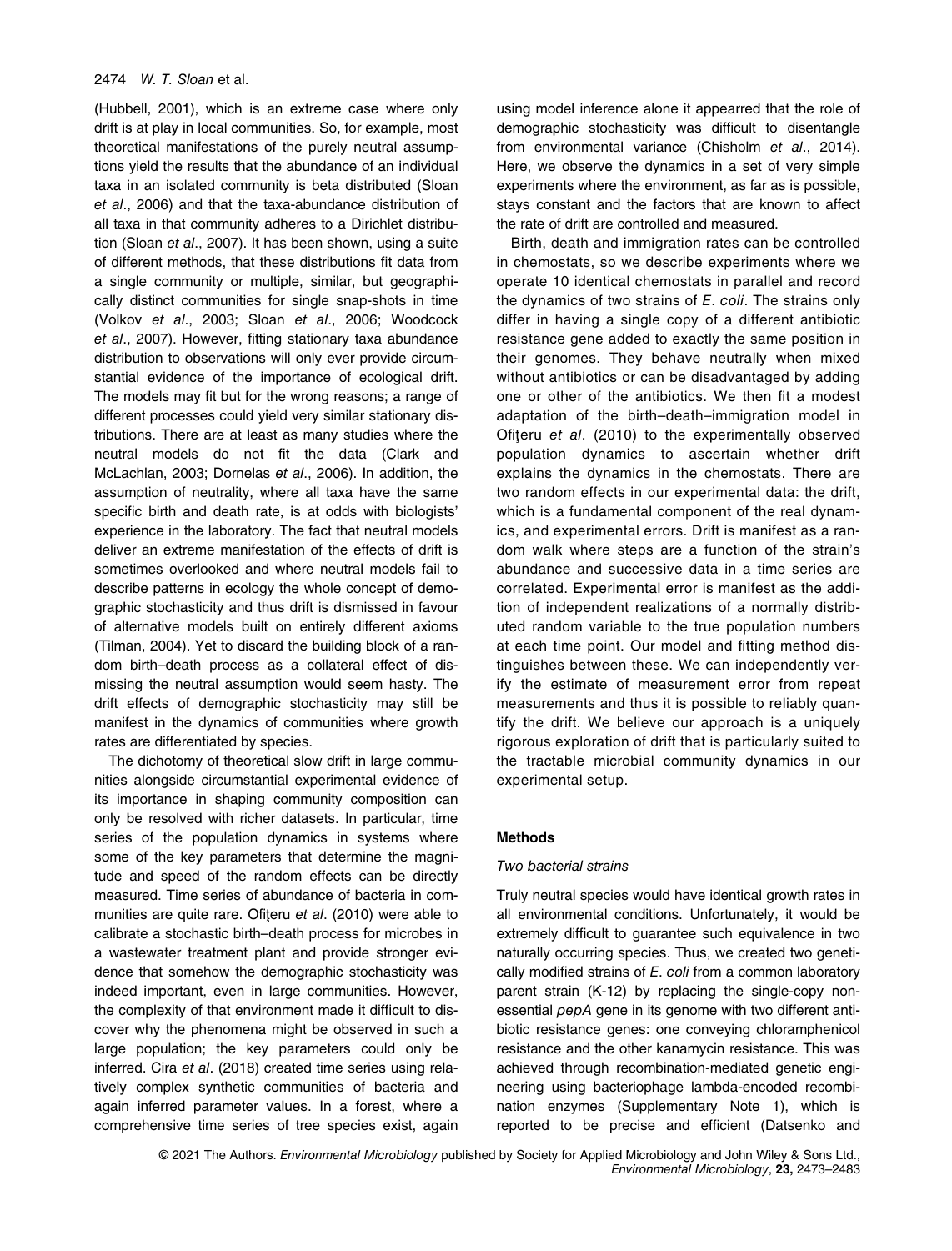Wanner, 2000). Placing the antibiotic resistance gene in the chromosome, rather than on a plasmid, offers more stability. We tested that the single copy pepA gene was replaced by only one copy of the antibiotic resistance genes (Supplementary Note 2) and, hence, that we could quantify the abundance of the two modified strains, when they were mixed in known ratios, using qPCR (Supplementary Note 3). This meant we could be confident in qPCR estimates of the abundance of the two populations when mixed and fluctuating in the subsequent chemostat experiments.

In benign conditions, the growth characteristics of the two modified strains should be identical. We showed that this was indeed the case by estimating the growth in triplicate batches for different substrate (tryptone broth) concentrations at  $37^{\circ}$ C (Supplementary Note 4). The relationship between growth rate and substrate concentration was then characterized using a Monod kinetic model; and the maximum growth rate,  $\mu_{\text{max}} \approx 0.85 \text{ h}^{-1}$ ,<br>and the half caturation constant  $K \approx 2.5 \text{ g} \text{ kg}^{-1}$  for both and the half-saturation constant,  $K_{\text{sat}} \approx 2.5$  g L<sup>-1</sup>, for both ctroing. We similarly fitted Managi auguse to the relation strains. We similarly fitted Monod curves to the relationship between substrate concentration and growth rate when the strains were inhibited by the addition of antibiotics. In the presence of 0.5  $\mu$ g ml<sup>-1</sup> chloramphenicol the growth rate of the chloramphenicol resistant,  $\mu_c$ , strain is two times that of the kanamycin-resistant strain,  $\mu_k$ , across a wide range of substrate concentrations (Supplementary Note 4). The kinetic curves also allowed us to design the chemostat setup using a conventional

deterministic mathematical model of chemostats to ensure that the biomass was turned over and retained in the system.

A schematic of the experimental system is given in Fig. 1. It was designed so that different experimental setups could be implemented by simply switching on or off pumps. Three separate experiments were conducted:

1. The first experiment aimed to maximize the chance of observing neutral dynamics, if they occur. In this first experiment, neither of the strains were disadvantaged by the addition of antibiotic, so pump B was not active. The A pumps were active so that the two large chemostats (2 L) were fed with 10 g  $L^{-1}$  tryptone-broth at a rate of 0.6 ml min<sup>-1</sup> which maintained the pure cell cultures at similar densities. These pure cultures were pumped at a rate of 0.55 ml min<sup>-1</sup> into two separate manifolds and divided evenly between 10 smaller chemostats where they were mixed and continuously stirred. No additional substrate was added and so the mixed cultures in smaller chemostats grew in the residual substrate entering with the bacteria from the large chemostats. The small chemostats overflowed when the volume reached 250 ml and so the volume was held constant at that value and the volumetric flow rate of influent and effluent were similar, not accounting for evaporation. The mass flux of residual substrate ensured that there was growth in the small chemostats so the cell density in the effluent always exceeded that of the influent. The bacteria entering



Fig 1. Schematic of the experimental setup. In experiment 1, which potentially creates neutral dynamics in the 10 small co-culture chemostats, substrate and migrants entered via the pumps labelled A; the one labelled B was off. In experiment 2, the initially inoculated chemostats were fed substrate with 0.5 μg L<sup>-1</sup> chloramphenicol via pump B, but no new migrants were allowed to enter, so the A pumps were off. In experiment 3, substrate and migrants entered via the A pumps and 0.5 µg L<sup>-1</sup> chloramphenicol in substrate was fed in via pump B. [Color figure can be viewed at [wileyonlinelibrary.com\]](http://wileyonlinelibrary.com)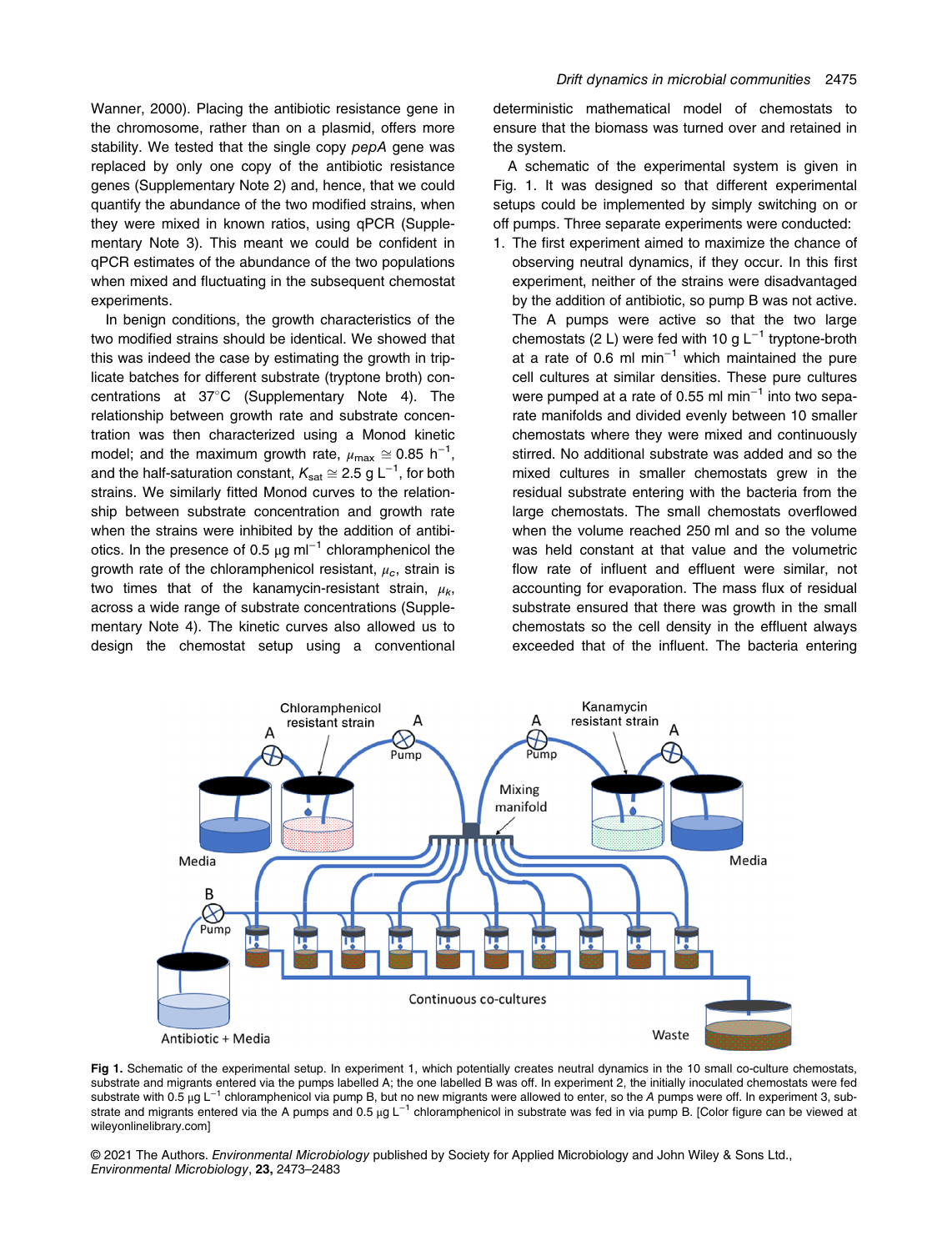the small chemostats will be referred to as immigrants and those in the effluent as emigrants. The entire experimental setup was housed in a temperaturecontrolled chamber that was maintained at  $37^{\circ}$ C. The chemostats were operated identically for 7 days. After allowing 2 days for the chemostats to achieve steady cell densities, the large pure-culture chemostats and the effluent from the 10 smaller chemostats were sampled every 2 h during the 5 remaining days (08.00–20.00 h) and the cell density (cells ml−<sup>1</sup> ) was enumerated by QPCR.

- 2. In the second experiment, the 10 smaller communities were inoculated with a 50:50 mix of the two bacterial strains; the stabilizing force of immigration was removed (pumps A switched off); the small chemostats were fed bacteria-free Tryptone-broth substrate (pumps B switched on) with 0.5  $\mu$ g ml<sup>-1</sup> chloramphenicol via a manifold at a rate of 1.1 ml min<sup>-1</sup> and so the kanamycin-resistant strain was disadvantaged. Thus, we would expect the chloramphenicolresistant strain to become monodominant with the dynamics following variable trajectories if demographic stochasticity plays a role and with identical trajectories if it does not. In this experiment, the chemostats were maintained at a volume of 200 ml.
- 3. In the third, and final experiment, the setup was the same experiment as 1, but with the addition of 0.5 μg ml−<sup>1</sup> chloramphenicol in tryptone media via pump B at a rate of 0.33 ml min<sup>-1</sup> directly into the 10 small chemostats. Also, the small chemostats were kept at a volume of 200 ml. Here, the chloramphenicol-resistant strain should dominate, but the kanamycin-resistant strain ought to be maintained at low abundance by new migrants. It should be possible to ascertain whether any dynamics can be attributed to those induced by the randomness of birth, death immigration events.

The mathematical model is a modest adaptation of that in Ofiteru et al. (2010), which derives from Sloan et al. (2006) and ultimately Hubbell (2001). It describes a birth–death-immigration process for the co-culture of the two species in small chemostats that are maintained with a constant number of individuals,  $N<sub>T</sub>$ . For the assemblage to change an individual is selected at random to die or leave the system. The dead individual is replaced by an immigrant from a source community with the probability  $m$  or by reproduction by a member of the local community with probability  $(1 - m)$ . If we take either one of our two strains comprising initially of N individuals, then we can write the probabilities that after one replacement event, there has been an increase by one, decrease by one, or no change (Sloan et al., 2006),

$$
Pr(N+1/N) = \left(\frac{N_T - N}{N_T}\right) \left[ mp + (1+\alpha)(1-m) \left(\frac{N}{N_T - 1}\right) \right] = b_N,
$$
\n(1)

$$
Pr(N-1/N) = \frac{N}{N_T} \left[ m(1-p) + (1-\alpha)(1-m) \left( \frac{N_T - N}{N_T - 1} \right) \right] = d_N,
$$
\n(2)

$$
Pr(N/N) = 1 - b_N - d_N , \qquad (3)
$$

respectively, where

$$
p = \frac{K}{K + K_{\text{other}}} \tag{4}
$$

and K and  $K_{other}$  are the number of individuals in the large monoculture of the strain of interest and the other strain respectively. Thus  $p$  is the relative abundance of the strain in the influent to the smaller chemostats.  $\alpha$  is a parameter that conveys an advantage on the strain by increasing the probability of its birth relative to other strain within the chemostat; when this is set to zero the dynamics are neutral. Note  $Pr(N/N)$  is independent of  $\alpha$ . These transition probabilities describe a discrete Markov chain process that can simulate the dynamics of the abundance of the species. In the discrete Markov transition probabilities, each transition represents one replacement event. Simulating the dynamics using this discrete model rapidly becomes cumbersome as  $N<sub>T</sub>$  gets large. For microbial communities, where  $N<sub>T</sub>$  is very large indeed, it is completely impractical. So, it is convenient to recast the model as a set of continuous stochastic differential equations (SDEs). The model presented here is very similar to that of Ofițeru et al. (2010) but differs slightly. For the complex wastewater treatment plant, where they applied their model, the average time between birth/death random replacements was experimentally intractable and therefore was estimated by calibration. With the careful experiments conducted here, we do know how many replacements occur within a given time period so we can estimate the average time between replacement events. We can also estimate the total population size,  $N<sub>T</sub>$ , the source community relative abundance,  $p$ , and the immigration probability, m, directly from the experimental data. This allows us to give a richer interpretation of the parameters that are delivered by calibrating our SDE. Hence, we relate discrete events in time to continuous realtime in a marginally more intuitive way. We let  $\eta$  be the average time between individual replacement events in the populations and define a scaled time  $\tau = t/n$ . Then in a time period  $\Delta \tau = 1$  we can expect one replacement in the community as a whole so that  $\Delta \tau$  is, on average, the transition time in the discrete Markov model. In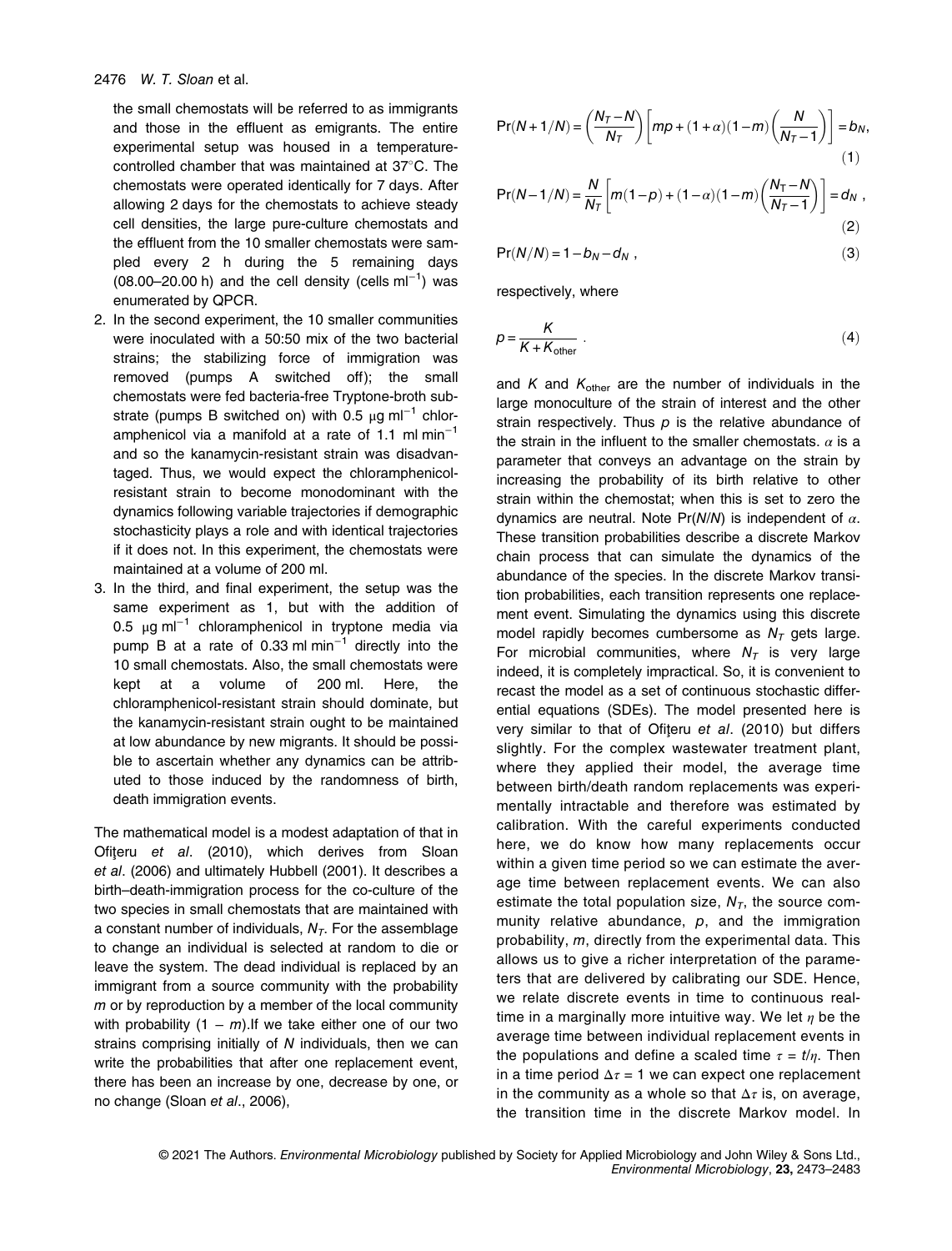general,  $N<sub>T</sub>$  is large we can use the continuous variable  $X = \frac{N}{N_T}$  represent the Markov chain process by the SDE (2),

$$
dX = M d\tau + \sqrt{V} dW_{\tau},\tag{5}
$$

where  $W_{\tau}$  is a standard Wiener process and for small  $\Delta \tau$ ,

$$
E(\Delta X/X(\tau) = x) = M\Delta \tau , \qquad (6)
$$

and

$$
E((\Delta X)^2/X(\tau)=x)=V\Delta\tau.
$$
 (7)

For the discrete time model, the smallest change that can occur is the replacement of one individual, which we expect to occur in a time  $\Delta \tau = 1$ . So, during this time period the possible changes in X are  $\Delta X = \pm \frac{1}{N_T}$ . Consequently, for  $x = \frac{N}{N_T}$ , we have,

$$
E(\Delta X/X(\tau) = x) = \frac{1}{N_T}(b_N - d_N)
$$
  
= 
$$
\frac{1}{N_T}(m(p - x) + 2\alpha(1 - m)x(1 - x))
$$
 (8)

and

$$
E\left((\Delta X)^{2}|X(\tau)=x) = \frac{1}{N_{\tau}^{2}}(2(x(1-x)) + (m(1-2x)(p-x))
$$
\n(9)

which gives us  $M$  and  $V$ . In Sloan et al. (2006), it is argued that the second term in V is an order of magnitude smaller the first and it is reasonable to ignore it. So that Eq. 5 becomes

$$
dX = \frac{1}{N_T} (m(p-X) + 2\alpha(1-m)X(1-X))d\tau + \sqrt{\frac{1}{N_T^2} (2X(1-X))} dW_T.
$$
 (10)

Now we can convert to real time using  $d\tau = dt/n$  so that,

$$
dX = \frac{1}{\eta N_T} (m(p-X) + 2\alpha (1-m)X(1-X))dt
$$
  
+ 
$$
\frac{1}{\sqrt{\eta N_T^2}} \sqrt{(2X(1-X))} dW_t.
$$
 (11)

$$
\alpha
$$

$$
dX = f(X, p: \theta_1, \theta_2) + g(X: \theta_3)dW_t,
$$
  
where (12)

$$
f(X, p: \theta_1, \theta_2) = \theta_1(p-X) + \theta_2 X(1-X),
$$
  

$$
g(X: \theta_3) = \theta_3 \sqrt{(2X(1-X))},
$$

 $\theta_1 = \frac{mot}{\eta N_T}$ ,  $\theta_2 = \frac{2\alpha(1-m)dt}{\eta N_T}$  and  $\theta_3 = \frac{1}{\sqrt{\eta N_T^2}}$ . This then constitutes our SDE that we hope will describe the dynamics in relative abundance of either one of our bacterial strains.

#### The fitting method

To calibrate the model we have  $n$  observations of the relative abundance  $\{X_i, i = 1, n\}$  that were made every 2 h,  $dt = 2$ , in all of the small chemostats, from 08:00 to 20:00 h daily. We also have observations of the relative abundance  $\{p_i, i = 1, n\}$  in the large pure cultures and we can calculate  $dX_i = X_{i+1} - X_i$  for all observations except the couplets that span the night, where the time gap was 12 h, which is too-long. The relative abundances were quantified using qPCR with the same standard curve which should minimize the variability in measurements; nonetheless, there will be some measurement error. So, for our measurements,

$$
dX_i = f(X_i, p_i : \theta_1, \theta_2) + g(X_i : \theta_3) dW_{t,i} + \varepsilon_i
$$
\n(13)

where  $dW_{t, i}$  is the *i*th realization of the standard Weiner process  $dW_{t,i} \sim \sqrt{dt}N(0,1)$  at  $\varepsilon_i$  is a realization of the process dW<sub>ti</sub>  $\sim \sqrt{dt}N(0,1)$  at  $\varepsilon_i$  is a realization of the measurement error in X. We make the assumption that measurement noise,  $\varepsilon_i$ , has the effect of adding a constant,  $\sigma_{\epsilon}$ , to standard deviation in the process. To fit the model we use maximum likelihood estimation (MLE), where the log-likelihood function for the parameters given the data is

$$
\mathcal{L}(\theta_1, \theta_2, \theta_3, \sigma_{\varepsilon} : \{X_i, dX_i, p_i; i = 1, n\})
$$
\n
$$
= -\left(\sum_{i=1}^n \left(\frac{(dX_i - f(X_i, P_i : \theta_1, \theta_2)dt)^2}{2\left(dtg(X_i : \theta_3)^2 + \sigma_{\varepsilon}^2\right)}\right) + \ln\left(\sqrt{2\pi \left(dtg(X_i : \theta_3)^2 + \sigma_{\varepsilon}^2\right)}\right)\right)
$$
(14)

This allows us to make an estimate of all the parameters including the measurement noise  $\sigma_{\varepsilon}$  based solely on the time-series data, which would not be possible using, for example, least squares fitting. Then, merely to gain more information on the quality of the model fit, the MLE estimate of  $\sigma_{\varepsilon}$  is fixed in Eq. 13, which allows us to use ordinary least squares, as in Ofițeru et al. (2010), to deliver goodness-of-fit statistics.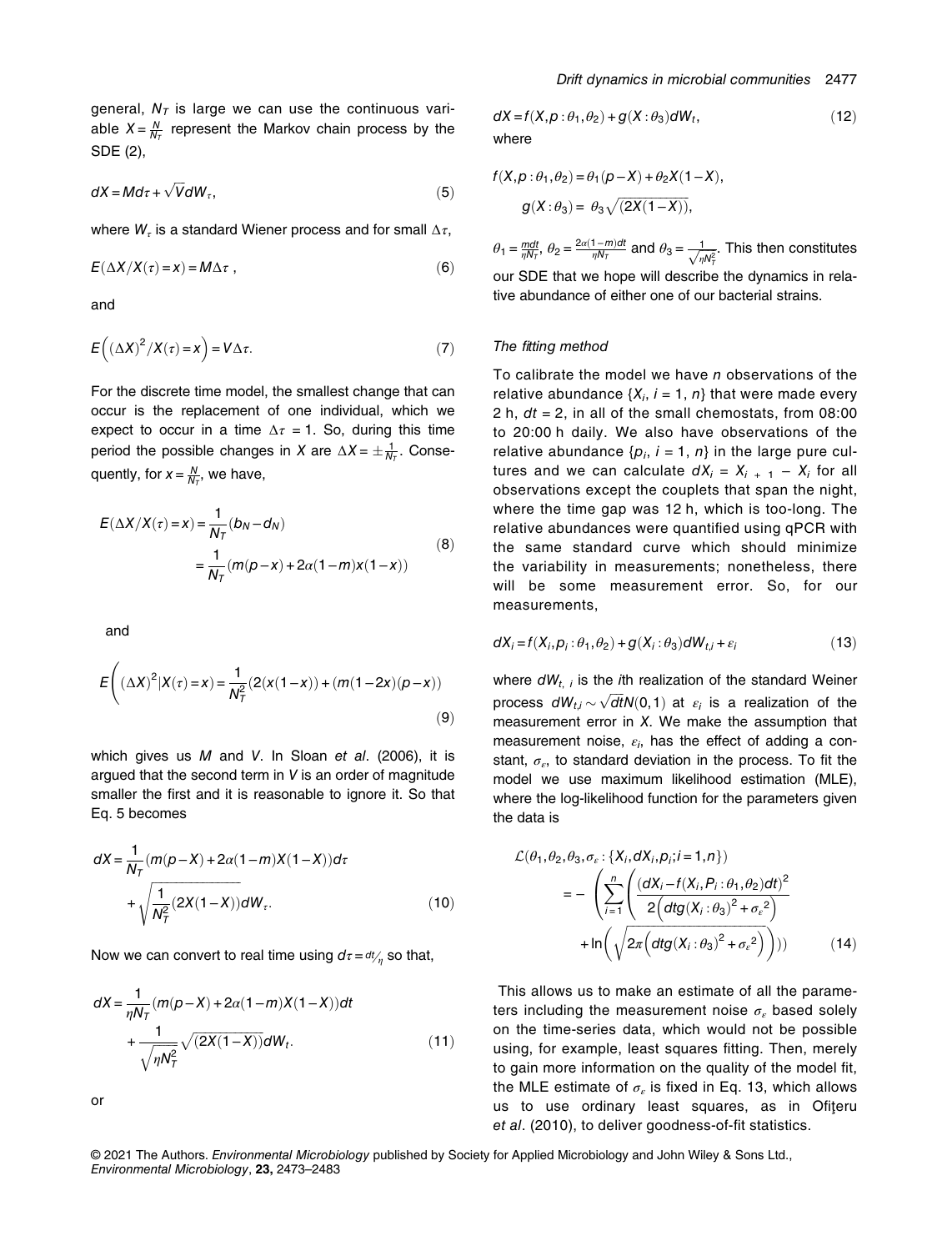#### **Results**

The time series of relative abundance for both bacterial strains in all experiments and reactors are given in supplementary materials. We have highlighted the generic behaviour of the dynamics in relative abundance in the experiments by plotted graphs for an arbitrarily selected subset of the reactors. Plotting all reactors for all time points would lead to too many, or overly complicated, figures and plotting the averages across all reactors would defeat the purpose of highlighting the variability between reactors.

For experiment 1, the time series of bacterial abundance in the pure culture of the chloramphenicol-resistant strain in the large monoculture chemostat and for two of the smaller co-culture chemostats are presented in Fig. 1A. We have not displayed the relative abundance of the kanamycin strain because it is merely one minus the relative abundance of the chloramphenicol strain. The graph shows that for both of these small chemostats the relative abundance fluctuates around the relative abundance of the large monoculture from which immigrants are drawn. The dynamics in the fluctuation about the source community abundance seems to be independent in the two reactors. This observation is similar for all 10 of the small co-culture chemostats; Fig. 1B demonstrates this by plotting the dynamics in abundance for 1 day for all 10 chemostats. So, whilst the abundance of the source of immigrants strongly influences the abundance in the local co-culture chemostats, there are serially correlated dynamics occurring independently in each of the vessels, despite the environmental conditions being the same in each. This is redolent of ecological drift.

In experiment 2 we inoculate the chemostats and cutoff immigration, so that the probability of an immigration event  $m = 0$ . The addition of 0.5 µg L<sup>-1</sup> of chloramphenicol to each of the co-culture chemostats should convey an advantage to the chloramphenicol-resistant strain. In Fig. 1C we see that the experimental results, presented here for just three arbitrarily selected chemostats, bear this out. The chloramphenicol strain ultimately becomes dominant in all chemostats, but the route towards dominance differs in the reactors. Indeed, in two of the reactors displayed in Fig. 1C the chloramphenicol-resistant strain initially fairs less well than the kanamycin-resistant strain. Again, the dynamics vary from reactor to reactor despite the environmental conditions being identical.

In experiment 3, we reintroduce migration from the large monoculture chemostats and see, for two arbitrarily selected reactors (Fig. 2D), that whilst the chloramphenicol strain dominates it does not become monodominant; the kanamycin-resistant strain is retained in the chemostat by the steady stream of migrants, despite being disadvantaged by the antibiotic.

Our use of qPCR allowed us to estimate the total population size,  $N<sub>T</sub>$ . Organisms enter the reactor and grow, so the density in the reactor is higher than in the influent, however, at a steady state that density stays constant in time. Therefore, the number of replacements either by births or by immigration in a unit of time must be equal to the number leaving in the effluent. So, if the density of bacteria in the effluent is  $N_{\text{eff}}$  and the volumetric flow rate is Q then the total number of replacements in the community per unit time is simply  $QN_{\text{eff}}$  and thus the time between replacement is simply  $\eta = \frac{1}{QN_{\text{eff}}}$ . If  $N_{\text{in}}$  is the density of immigrants in the influent, then the number of immigrants per unit time is  $QN_{in}$  and so the probability that when a replacement event occurs it is by and immigrant is just  $m = \frac{QN_{in}}{QN_{\text{eff}}} = \frac{N_{in}}{N_{\text{eff}}}$ . In supplementary materials, we see that in the presence of  $0.5 \mu g L^{-1}$  chloramphenicol the growth rate of the chloramphenicol resistant,  $\mu_c$ , strain is two times that of the kanamycin-resistant strain,  $\mu_k$ , across a wide range of substrate concentrations. Thus,  $\frac{\mu_c}{\mu_k} = \frac{1+\alpha}{1-\alpha} = 2$  which means that  $\alpha = 0.33$ . So, estimates of m,  $\eta$ ,  $N<sub>T</sub>$  and  $\alpha$  can be calculated directly from the experiments and are given in Table 1.

We can also approximate the standard deviation of the measurement error,  $\sigma_{\varepsilon}$ . The abundances of each of the antibiotic-resistant genes were enumerated at all time points in the small reactors using qPCR with three technical replicates. All qPCR estimates for each gene used the same standard curves. With three estimates of the kanamycin-resistant gene and three of the chloramphenicol then we have nine possible combinations to estimate the total abundance of bacteria in the samples at each time point. And then if we consider all possible ratios of, for example, the three measurements of the abundance of chloramphenicol strain with the nine estimates of total abundance then there 27 possible values. At each time point, we calculated the mean and standard deviation of the possible values and then we calculated the mean of the standard deviation across all time points to obtain a crude estimate of  $\sigma_{\epsilon}$ . We obtained a value of  $\sigma_{\epsilon} \simeq 0.07$  by averaging across all the data (Table 1).

One set of parameters was calibrated for each experiment using the time series from all the chemostats (Table 2). The p-values for the least squares regression fit demonstrate that the model parameters are significantly different from the null hypothesis of them being zero (no trend). Bearing in mind that we are fitting a SDE with the aim of explaining the variability between reactors we would not necessarily expect a high R-square value for the fit, which is the case, especially for experiment 2 where there is no stabilizing influence of immigration. Overall, though, the significances of the over-all model fits are high. It is more important to test the null hypothesis that the weighted residuals are normally distributed.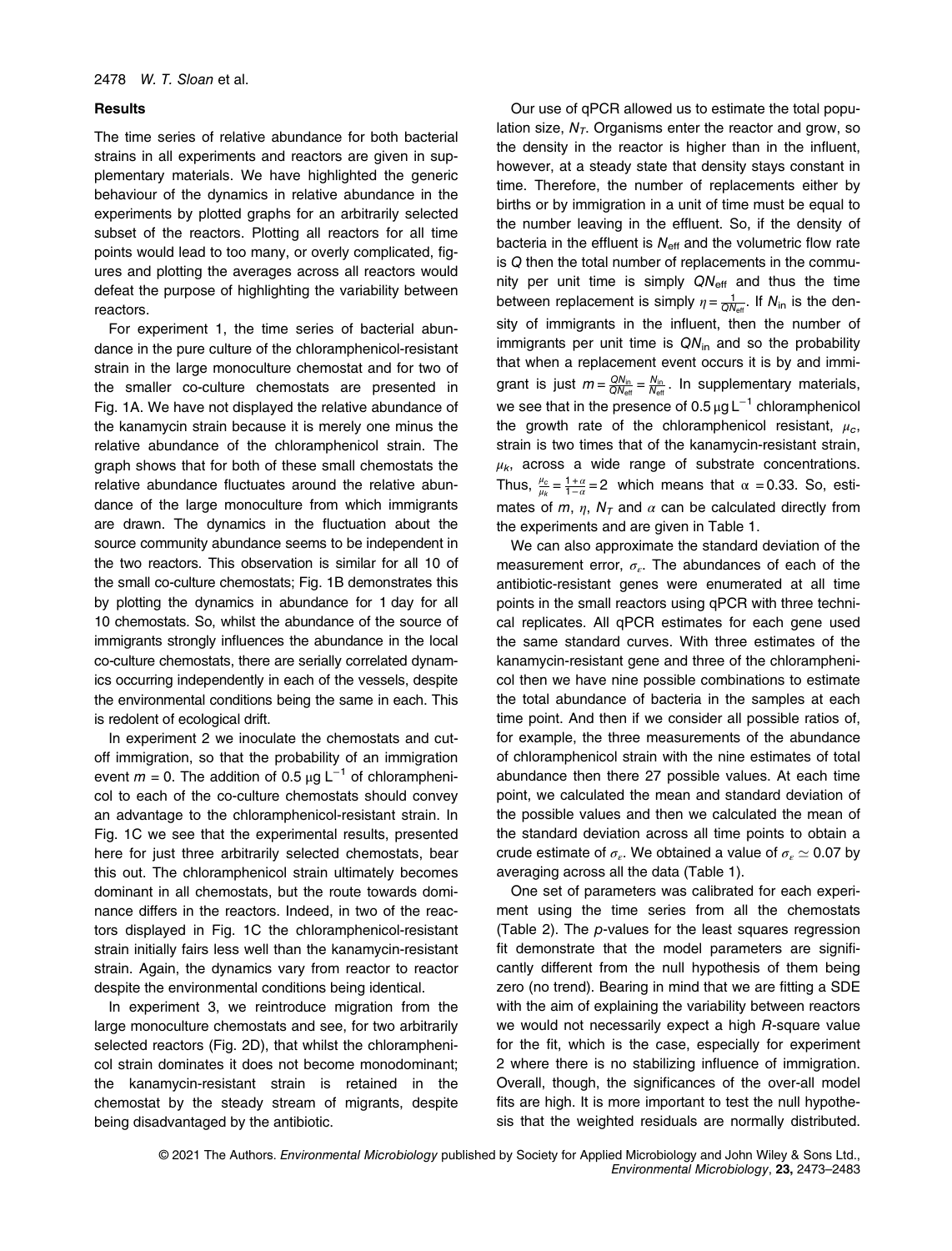

### Drift dynamics in microbial communities 2479

Fig 2. A. Experiment 1, where we might expect neutral dynamics. A graph of the dynamics in relative abundance of the chloramphenicolresistant strain in the large monoculture that acts as a source of immigrants and in two arbitrarily<br>selected smaller co-culture co-culture chemostats (2 & 5).

B. The relative abundance of the chloramphenicol-resistant strain in all 10 of the co-culture chemostats for a 10 h period during experiment 1.

C. Experiment 2, where immigration to the small chemostats is cut off and chloramphenicol is added, which gives the chloramphenicolresistant strain an advantage. The plot shows the chloramphenicolresistant strain taking a variety of trajectories towards becoming monodominant in an arbitrary selection of four reactors (2, 5, 6 & 10).

D. Experiment 3, where immigrants are equally likely to be of either strain, but the addition of<br>chloramphenicol conveys an chloramphenicol conveys an advantage on the chloramphenicolresistant strain. A graph of both the relative abundance of chloramphenicol and kanamycin-resistant strains in two of the co-culture chemostats. The chloramphenicolresistant strain is consistently more abundant but the dynamics vary between reactors. [Color figure can be viewed at [wileyonlinelibrary.com\]](http://wileyonlinelibrary.com)

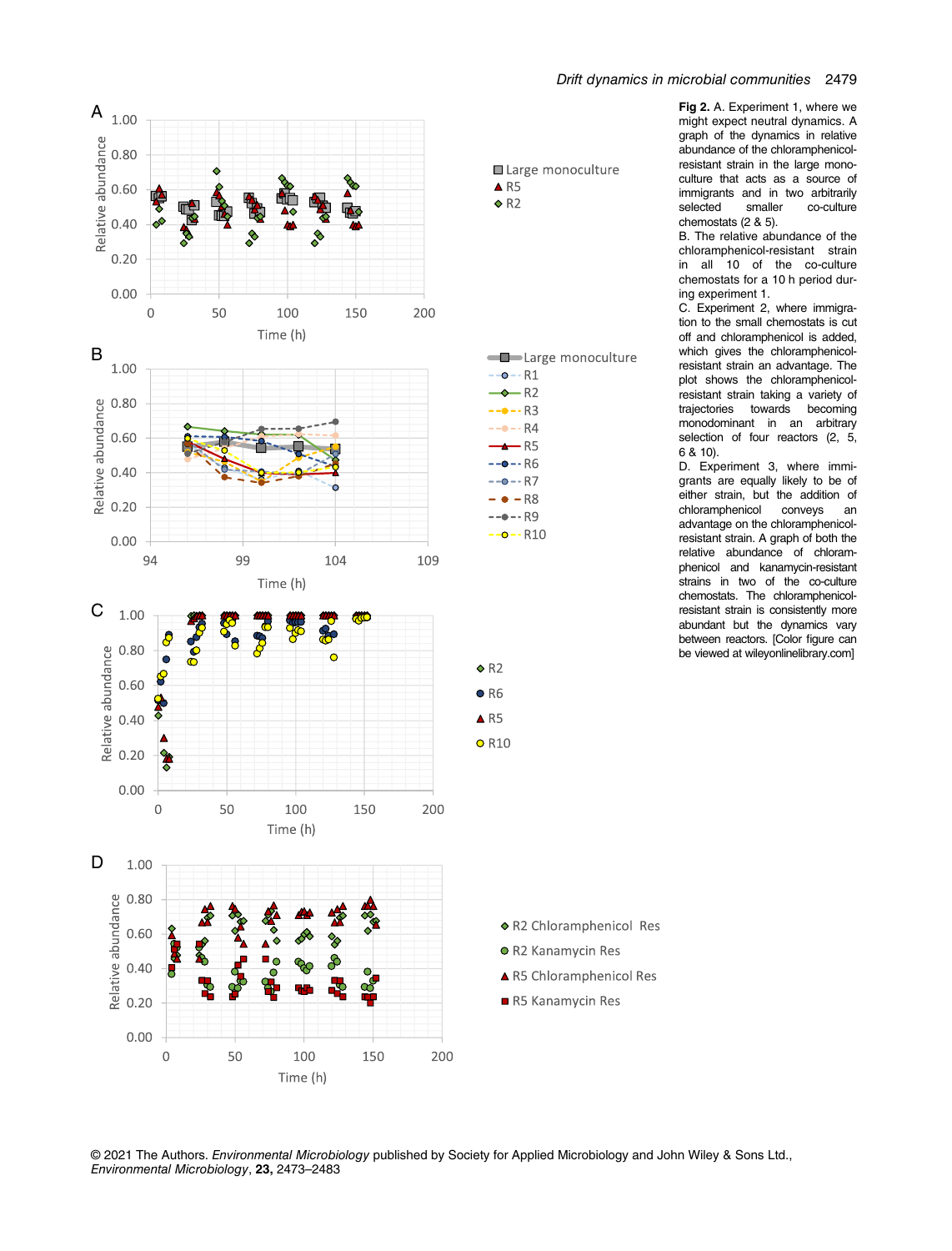#### 2480 *W. T. Sloan* et al.

For the case with no immigration, where the chloramphenicol-resistant strain becomes monodominant, then 1 and 0 are absorbing boundaries where the residuals become very close to zero; which erroneously skews the distribution of residuals. So we test the fit for the region just before the process first hits the boundary, which is analogous to first passage time problem in survival analysis (Lee and Whitmore, 2006), and thus we only consider residuals where the abundance lies between 0.05 and 0.95. Using the Anderson–Darling test, we fail to reject the null hypothesis of normality at the 95% level. So, it would appear that the SDEs are doing a good job of capturing the noisy dynamics across all the reactors.

#### **Discussion**

There was a high degree of variability in the dynamics of the abundance of the two strains across identically operated chemostats. We were able to fit the parameters of our SDEs using the time series data from all three experiments with a high degree of significance. This would suggest that we are observing neutral dynamics with immigration in experiment 1, selection and drift in experiment 2 and selection and drift mediated by immigration in experiment 3. Precisely what we anticipated. So, it would appear, on this evidence, that demographic stochasticity does play an important role in the dynamics, whether or not the species have identical growth rates.

The beauty of the simple experimental system we have used here is that we can actually measure the key

Table 1. The values of the variables that form the parameters in the birth–death-immigration model, estimated directly from the experimental data.

| Experiment | m            | n                                                                      | $N_{\tau}$                                                            |              | $\sigma_{\rm c}$     |  |
|------------|--------------|------------------------------------------------------------------------|-----------------------------------------------------------------------|--------------|----------------------|--|
| 2.<br>3.   | 0.68<br>0.31 | $1.19\times10^{-11}$<br>$4.58\times10^{-11}$<br>$6.29 \times 10^{-12}$ | $2.26 \times 10^{11}$<br>$6.61 \times 10^{10}$<br>$3.7\times 10^{11}$ | 0.33<br>0.33 | 0.07<br>0.07<br>0.07 |  |

variables in the experiment and compare them to our calibrated model parameters. First, the calibrated estimates of the standard deviation in measurement noise are in close agreement with that estimated directly from the triplicate qPCR measurements. For the other parameters, it is important to note that in our mathematical model, and indeed, in every other manifestation of random birth– death population models, the parameters we calibrate are compound combinations of the fundamental parameters that describe the process. So, for example, here  $\theta_1 = \frac{mdt}{\eta N_T}$ . If we estimate the compound parameters for our model using the variables,  $m$ ,  $N_T$ ,  $\eta$  and  $\alpha$ , measured directly in our experiments (Table 1) do they match the calibrated model parameters (Table 2)? Table 3 makes that comparison.

For parameters  $\theta_1$  and  $\theta_2$  there is a reasonably good match between the calibrated and experimentally derived estimates. However, values of  $\theta_3$  estimated by calibration are several orders of magnitude larger than that are calculated from the direct measured variables.  $\theta_3$  determines the size of the random step in the stochastic process and hence the timescales over which stochastic demography becomes apparent.

So, this takes us straight back to the heart of the dilemma that we outlined in the introduction. As Nee (2005) and Ricklefs (2006) suggested, if we use the actual measured population size, immigration probability and replacement rate the model predicts the stochastic contribution to dynamics that is small and would only become apparent over long timescales. Yet, the observed dynamics are highly variable and are well represented by the SDEs albeit with the calibrated parameter that determines the speed of dynamics,  $\theta_3$ , much larger than we would expect. So, in our tightly controlled experiments, we see exactly the dichotomy that we described earlier, based on birth–death processes calibrated for more complex environments. This is frustrating. There is a tantalizing alignment between the models and the experimental results that is only undermined by the failure to match one important parameter. Thus, it appears that our underlying model (Eqs. 1–3), which is

Table 2. The parameter estimates obtained by calibrating the model using the time series of relative abundance for each of the three experiments.

| Experiment                       | $\theta_1$                     | $\theta_2$                     | $\theta_3$ | $\sigma_{\rm c}$ | $R^2$ | p-value model<br>fit .v. no trend | Normally distributed weighted<br>residuals (AD test)         |
|----------------------------------|--------------------------------|--------------------------------|------------|------------------|-------|-----------------------------------|--------------------------------------------------------------|
| 1. Parameter estimate<br>p-value | 0.31<br>$8.06 \times 10^{-12}$ |                                | 0.026      | 0.071            | 0.17  | $2.96 \times 10^{-12}$            |                                                              |
| 2. Parameter estimate<br>p-value | —                              | 0.16<br>$3.32 \times 10^{-5}$  | 0.051      | 0.077            | 0.07  | $3.33 \times 10^{-5}$             | xAll residuals<br>√Residuals away from<br>adsorbing boundary |
| 3. Parameter estimate<br>p-value | 0.32<br>$1.20 \times 10^{-18}$ | 0.29<br>$6.45 \times 10^{-15}$ | 0.041      | 0.080            | 0.27  | $3.59 \times 10^{-18}$            |                                                              |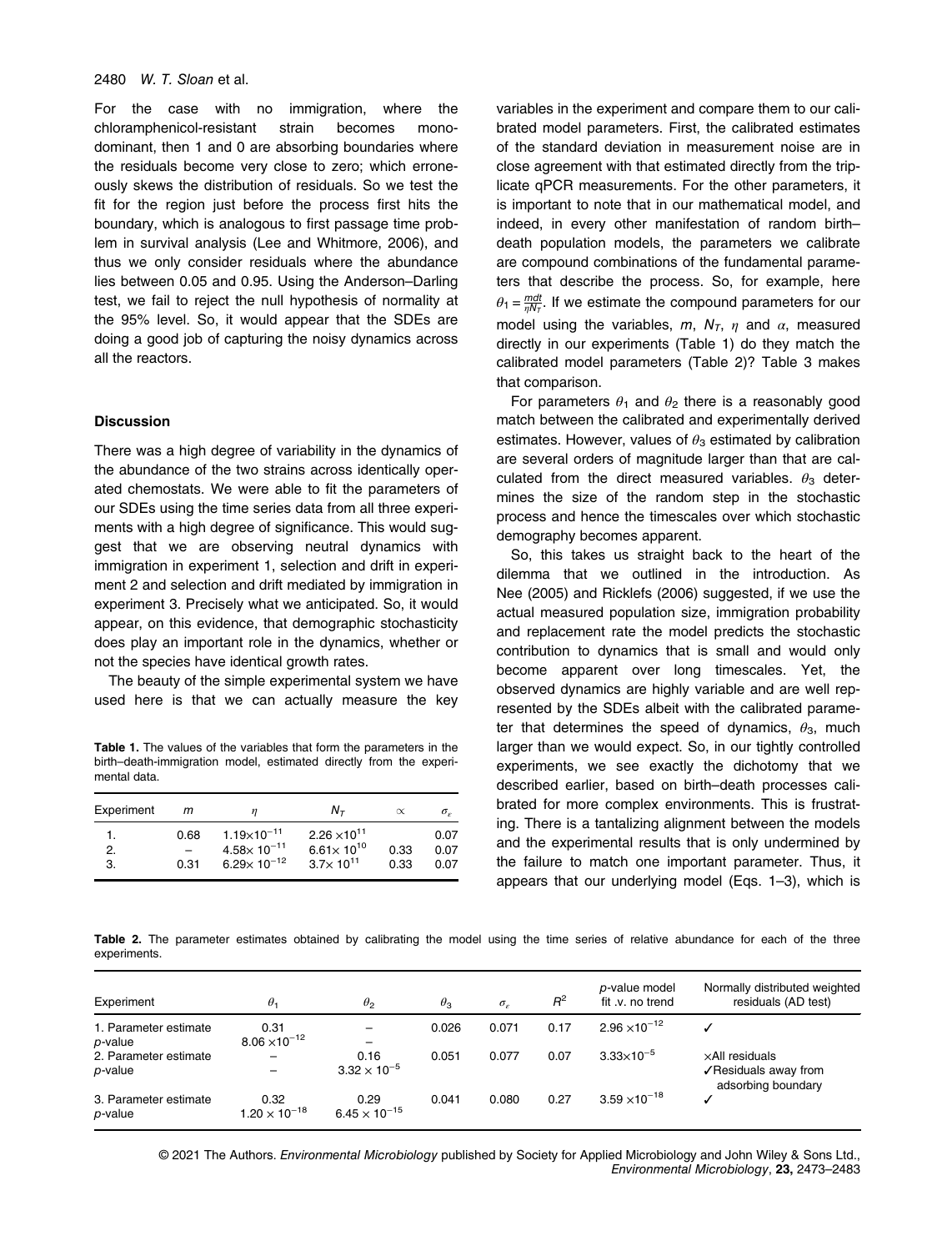| Table 3. Comparison between the compound parameters estimated by calibrating the model and those derived from the experimental variables. |  |  |
|-------------------------------------------------------------------------------------------------------------------------------------------|--|--|
|-------------------------------------------------------------------------------------------------------------------------------------------|--|--|

| Experiment                            |      | $\theta_2$ | $\theta_3$           | $\sigma_{\rm c}$ |
|---------------------------------------|------|------------|----------------------|------------------|
| 1. Parameter calibrated               | 0.31 |            | $2.6 \times 10^{-2}$ | 0.071            |
| Parameter from experimental variables | 0.35 |            | $1.1 \times 10^{-6}$ | 0.070            |
| 2. Parameter estimates                |      | 0.16       | $5.1 \times 10^{-2}$ | 0.077            |
| Parameter from experimental variables |      | 0.21       | $2.2 \times 10^{-6}$ | 0.070            |
| 3. Parameter estimate                 | 0.32 | 0.29       | $4.1 \times 10^{-2}$ | 0.080            |
| Parameter from experimental variables | 0.29 | 0.19       | $1.7 \times 10^{-6}$ | 0.070            |

the basis of all birth–death processes in ecology is fundamentally flawed.

Before dismissing birth–death processes for our simple microbial communities it is worth considering their application in the related field of population genetics. There the central premise is that mutations in the genomes of a population are inevitable, but the precise timing and location of the mutations defy characterization. So, the mathematics of population genetics, whilst continually advancing, has adhered to the idea that inheritance is an intrinsically stochastic process. The simplest models encapsulate a few fundamental truths for all organisms; they are born, they die, they inherit mutations and they accumulate new ones at random. Selection is manifest as a tweak on the probability that one mutant preferentially reproduces over others. Thus population genetics has simple random birth–death processes at its heart and these are deployed to great effect in range of practical applications including human medicine, animal husbandry, epidemiology and agriculture (Pirchner, 1969). This is the case even although the model predictions, in their rawest form, always deviate from observations. Thus, for example, the models always significantly underestimate the variance in the frequency of alleles in successive populations (Wright, 1931) when applied using the census population number. This does not deter geneticists; confident that the fundamental stochastic processes are at play, they retain the birth–death-mutation model and introduce the idea of an effective population size. That is, a fictitious smaller population size would see the model produce the correct results. This is not as much of a 'fix' as it might first seem because there is a wide variety of biological and demographic reasons why it is reasonable to assume that not all of the census population will contribute to the genetic diversity of the next generation. Thus effective population sizes in clonal populations of bacteria estimated using allele frequencies have small effective population sizes (Fraser et al., 2007).

Can we deploy a similar approach here and, based on the assumption that the random birth–death process must be occurring, make sense of the rapid drift by describing an effective parameter that makes biological sense? The model assumes that every organism that is replaced is selected independently at random from the population. Suppose instead that there was some spatial or temporal correlation in the replacements. This is not unreasonable since, despite our best efforts, it is impossible to perfectly mix a reactor and so when an individual leaves the system it departs at the same time as at least a few of its neighbours. Furthermore, when a bacterium divides the offspring are collocated, they are not instantaneously transported to randomly selected locations in the chemostat. In addition, with any bacterial community some degree of flocculation is common.

Our model does not explicitly represent space. However, we can explore what size of spatial or temporal grouping, or 'clumping', might yield the stochastic dynamics we observe. If the cells in the chemostat reside in clumps, then they would exit the chemostats in those clumps. So if  $N_{\text{ec}}$  is the total number of clumps and  $\eta_{\text{ec}}$  is the average time between clumps leaving then,  $N_{\text{ec}}\eta_{\text{ec}} = N_T \eta$ ; the turnover in the population is the same it merely occurs in clumps rather than individuals. Note then that the first two parameters in our model remain unchanged if we replace  $N<sub>T</sub>$  with  $N<sub>ec</sub>$  and  $\eta$  with  $\eta<sub>e</sub>$  no matter what their value. If we assume that  $N_{\rm e} \gamma_{\rm e}$  is given by the experimentally defined  $N_{\overline{I}}$  then we can now calculate the value of  $N_{\text{ec}}$  that would yield the calibrated value of  $\theta_3$ , which for experiment 1, 2 and 3 would be 598, 126 and 255 respectively; which is tiny in comparison to the number of individuals. Now consider the number of organisms that would constitute a clump,  $N_T/N_{\text{esc}}$ , which is 5.56  $\times$  10<sup>8</sup>, 5.21  $\times$  10<sup>8</sup> and 14.4  $\times$  10<sup>8</sup>, similar across all three experiments. These seem large, but the density of organisms is very high in the chemostats. Indeed, if the organisms were evenly distributed in the liquid then one of these clumps would only occupy approximately 0.5 ml. If they were correlated in time then it is the number of organisms that would leave the reactors in approximately 30 s. It, therefore, does not seem unreasonable to us that spatial or temporal correlation in the replacement events might be the reason that we seem to observe stochastic dynamics of a magnitude far higher than we would expect if events were truly randomly distributed as they are in our model. We suspect that the spatial correlation of events will be equally important to stochastic dynamics in other environments. Thus,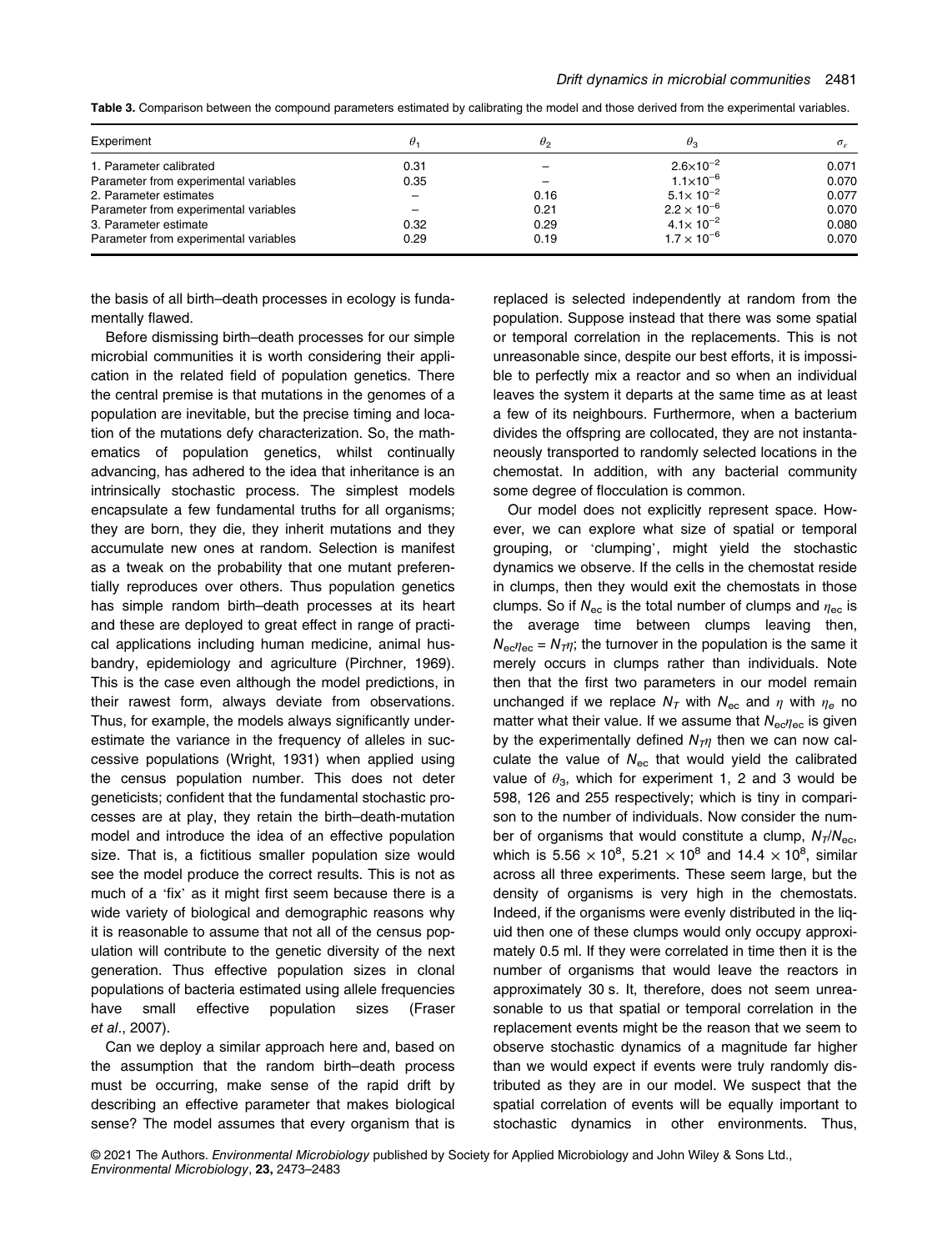#### 2482 *W. T. Sloan* et al.

predators will plough through a population, consuming bacteria and their neighbours rather than picking up individuals at random from across the population. Infiltration of rainfall in soils, attachment to substratum in a reactor or indeed in structured biofilms will all promote correlated random events. Also, it may explain the parameter values that emerge from studies where neutral models are calibrated using stationary taxa abundance distributions. In Etienne and Alonso (2005) description of the stationary taxa-abundance distribution for the neutral case, a 'fundamental dispersal number' is calibrated, and in Sloan et al.'s (2006) adaption for microbial communities, a similar compound parameter  $N<sub>T</sub>m$  is calibrated. Typically the calibrated values of  $N<sub>T</sub>m$  are in the range of 10s to 10 000s depending on the clade of bacteria (Sloan et al., 2006; Woodcock et al., 2007; Morris et al., 2013; Adair et al., 2018), which in large populations would suggest very low immigration probabilities. But if  $N<sub>T</sub>$  were replaced by a much smaller effective community size,  $N_{\text{ec}}$ , then immigration could be orders of magnitude higher and perhaps more realistic for the systems.

The composition and dynamics of any open microbial community are ultimately shaped by four things (Vellend and Agrawal, 2010): diversification, dispersal, selection and drift. If we had a perfect knowledge of every individual organism in a community, from its position to metabolic function and state, if we could anticipate precisely where and when migrants entered or departed and if we had an exact map of the environment now and in the future then we might, in theory, be able to predict the effects of these processes on the functioning and the fate of species and their diversity in microbial communities. However, we do not have this information even for simple communities, let alone the complex communities that we routinely rely on for important biotechnologies in, for example, agriculture and water treatment. Furthermore, it is not clear if we will ever be able to routinely collect such information or choose to deploy the computing power to process it. So if we are to use models to predict critical elements of the behaviour of important communities then must we accept models that are gross-simplifications of the real world but, importantly, capture stable aspects of the system (Cox, 1995). In population genetics, this perspective is deeply ingrained. Thus, tractable models that describe the drift and selection of alleles are built on often overly simplified but convenient assumptions like, random mating, simultaneous birth of each new generation, constant population size and equal numbers of children per parent. When applied to real-world populations, in order for the 'ideal' model predictions to match data it is usually necessary to use an effective population size that is smaller than the census population size. The effective population size has emerged as one of the most important characteristics in predicting within-species allele dynamics and diversification.

In microbial ecology, we have no such convention. We are less inclined to accept such abstractions and more inclined to limit ourselves to first-order descriptors that take no account of any underlying conceptual model, even though we have some consensus (Vellend and Agrawal, 2010). Here we have demonstrated that by adopting similar effective community sizes,  $N_{\text{ec}}$ , which are orders of magnitude lower than the census population the dynamics in all three experimental scenarios, neutral, with selection, and totally insular, the dynamics are consistent with an idealized community where all births, replacements and immigration events are independent. Thus, using the effective parameter allows us to make vital predictions on the dynamics of species in the community and the challenge then becomes determining this fundamental characteristic for different consortia and environments.  $N_{\text{ec}}$ , we believe, can be deployed as a fundamental measure to help characterize the dynamics of mixed bacterial consortia in all sorts of important environments from wastewater reactors to the human gut or soils and ultimately be as useful as effective population size has been in genetics.

#### Acknowledgements

This research was funded by two UK, Engineering and Physical Sciences Research Council grants, EP/H009604/1 and EP/K038885/1, and by a Royal Academy of Engineering Chair in Emerging Technology for WTS.

#### **References**

- Adair, K.L., Wilson, M., Bost, A., and Douglas, A.E. (2018) Microbial community assembly in wild populations of the fruit fly Drosophila melanogaster. ISME J 12: 959-972.
- Chisholm, R.A., Condit, R., Rahman, K.A., Baker, P.J., Bunyavejchewin, S., Chen, Y.Y., et al. (2014) Temporal variability of forest communities: empirical estimates of population change in 4000 tree species. Ecol Lett 17: 855–865.
- Clark, J.S., and McLachlan, J.S. (2003) Stability of forest biodiversity. Nature 423: 635–638.
- Cox, D. (1995) Comment on "Model uncertainty, data mining and statistical inference". J R Stat Soc, 158, 455-456.
- Cira, N.J., Pearce, M.T., and Quake, S.R. (2018). Neutral and selective dynamics in a synthetic microbial community. Proceedings of the National Academy of Sciences, 115(42): E9842–E9848.
- Datsenko, K.A., and Wanner, B.L. (2000) One-step inactivation of chromosomal genes in Escherichia coli K-12 using PCR products. Proc Natl Acad Sci U S A 97: 6640-6645.
- Dornelas, M., Connolly, S.R., and Hughes, T.P. (2006) Coral reef diversity refutes the neutral theory of biodiversity. Nature 440: 80–82.
- Etienne, R.S., and Alonso, D. (2005) A dispersal-limited sampling theory for species and alleles. Ecol Lett 8: 1147-1156.
- Fraser, C., Hanage, W.P., and Spratt, B.G. (2007) Recombination and the nature of bacterial speciation. Science 315: 476–480.